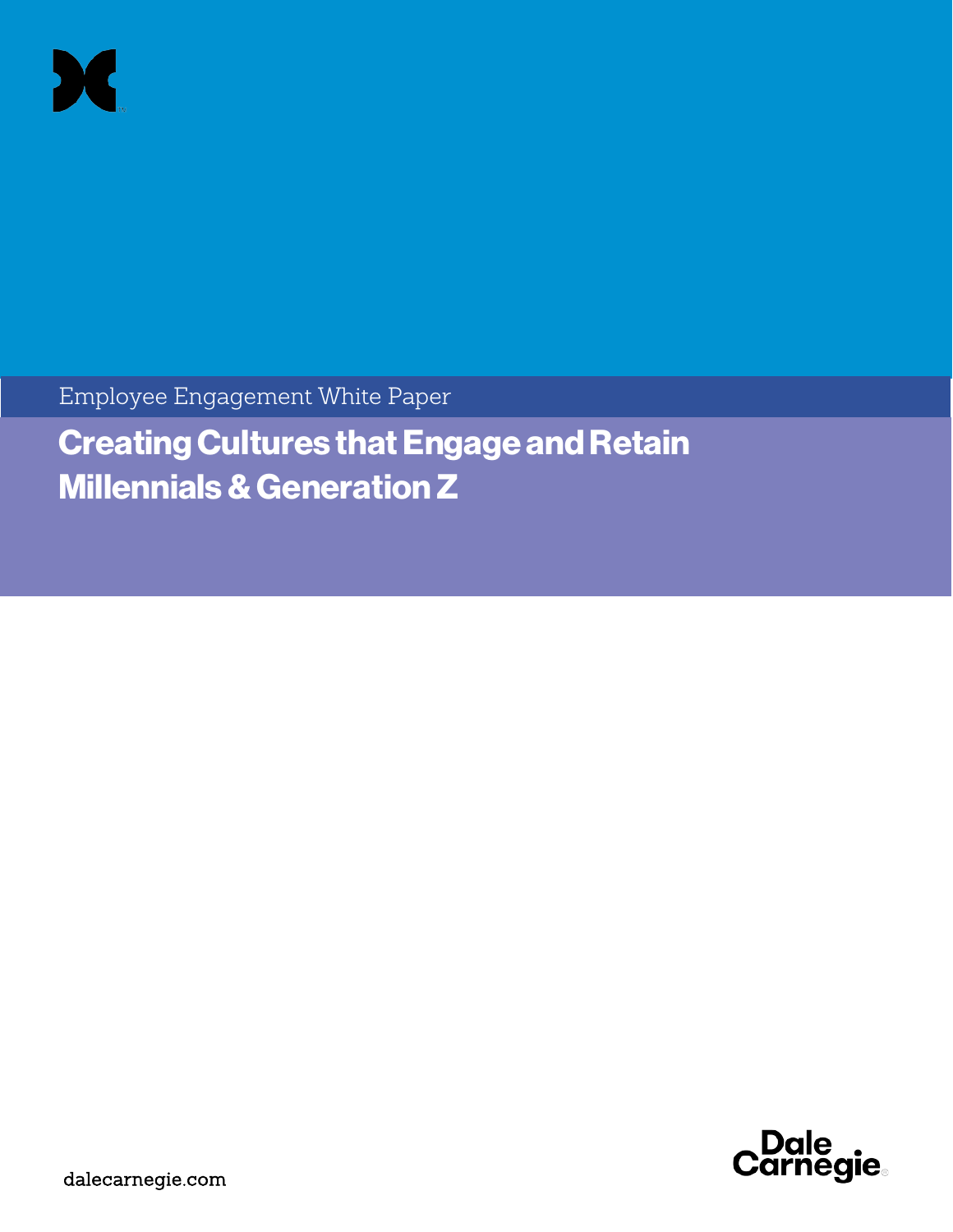# **Creating Cultures that Engage and Retain Millennials & Generation Z**

Multigenerational workplaces are the norm, and can form the foundation of productive, innovative and dynamic teams. At the same time, they can be challenging: with them come risks of miscommunication, misunderstandings and the consequences of acting on generalizations and stereotypes, all with potential for negative consequences to employee engagement and the organization's performance.

Generation gaps are inevitable. We feel this "gap" when working with others who see the world differently than we do, because their formative years were different than ours. Each generation grows up with its own major historical events, technological advances and shifts in social norms that help to shape its characteristics, preferences, and understanding of the world, and also create different expectations for what it can offer. While these differences are real, many of the generalizations and stereotypes that are attributed to "generation gaps" are better explained by a generation's stage in their career lifecycle.

Early in a career, workers are often still exploring various interests and acquiring capabilities; external rewards tend to be particularly important. Next, advancing within a chosen field typically becomes more central. As workers age, the opportunity to lead, and updating their skills to stay relevant often emerge as priorities. Finally, late in a career, leaving a legacy in the workplace, mentoring and retirement planning frequently dominate.

By understanding the impact of each career stage, as well as characteristics and preferences stemming from real generational differences, it is easier to avoid relying on stereotypes that can poison intergenerational workplace relationships.

To begin with, research suggests that younger employees are fully-engaged at about the same level as their older coworkers, around 30% overall, but there are important distinctions to consider.

# **Millennials (born ~1977-1995) tend to:**

- Value efficiency and the power of technology to deliver it
- Appreciate autonomy, but also being given help or support when needed
- Be more likely to be looking for a new job; technology and social media make it simple to constantly scan for better opportunities
- Rank pay and financial benefits highly when considering job offers
- Value paid time off and good work/life balance

### **Millennials expect to:**

- Have more jobs in their career than older workers
- Work for more than a paycheck, and for a company whose values and purpose align with their own
- Have the opportunity to interact with leaders beyond their own supervisor, and reject "it's always been done that way" as an acceptable explanation
- Be given flexibility in work arrangements
- Learn and develop beyond their current role
- Be assigned work that is meaningful, interesting and varied
- Have the impact of their personal life respected at work

### **Millennial Generation**

*Largest in the workforce, beginning in 2015*

#### **Generation Z**

*Began entering the workforce (after college graduation) in 2017*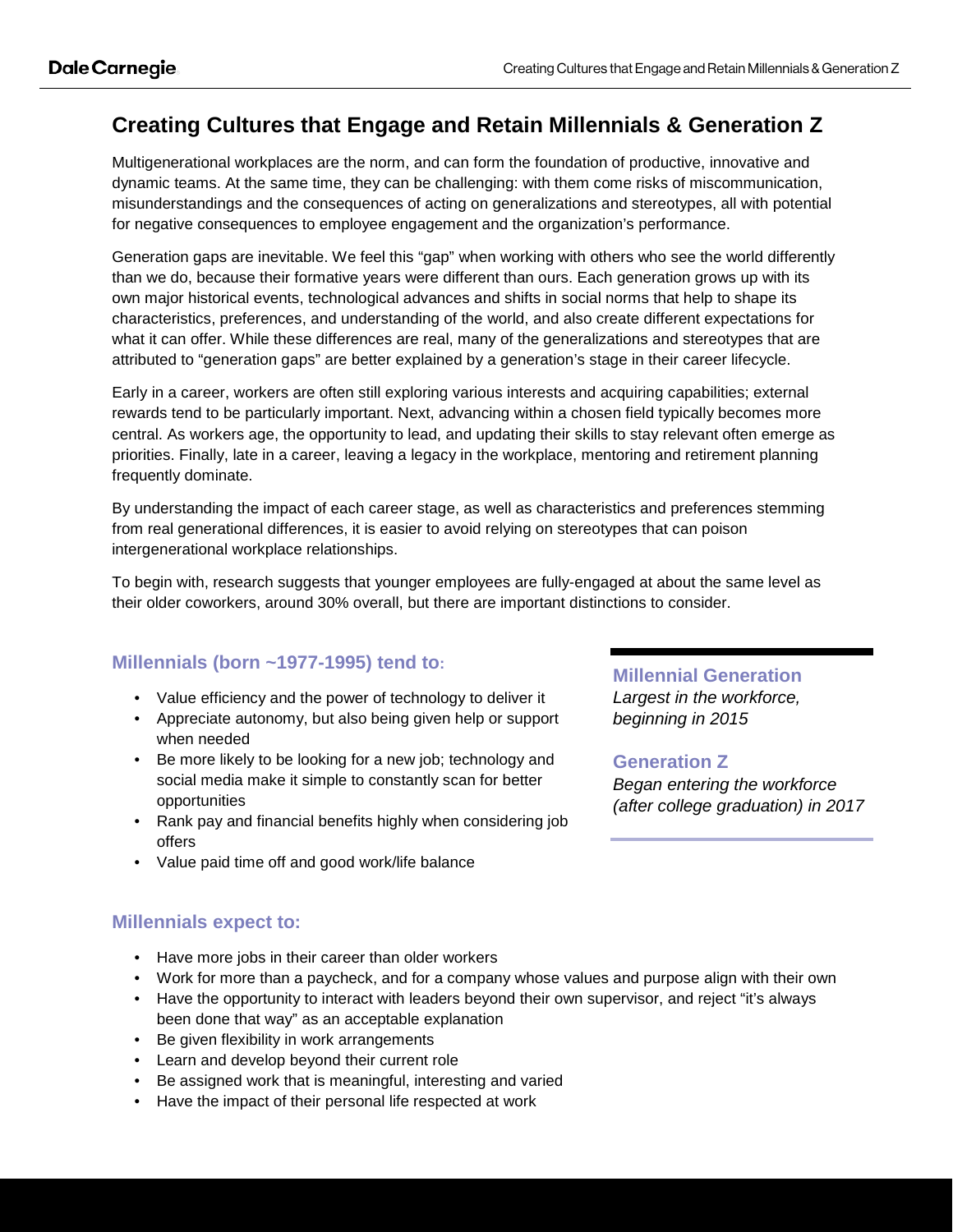Again, some of this may be explained by where most Millennial workers currently are in the career life cycle, and not all of these characteristics are specific to the Millennial Generation. For instance, even older workers are increasingly expecting flexible work arrangements, as technology is making it possible for more types of work to be performed remotely and outside traditional work schedules.

### **Generation Z (born after 1995):**

While it's still premature for robust data on Generation Z, early indicators suggest that they will also share the expectation for flexibility and are looking for a work environment where they can feel at home. According to the Center Generational Kinetics, nearly half of Generation Z ranked a "fun work environment" as the number one factor that would make them excited to apply for a job, followed closely by "flex[i](#page-3-0)ble work schedules".<sup>i</sup>

# **Key Drivers of Engagement:**

The discussion of drivers that impact engagement has expanded to include the entire employee experience, and while it's true that each touchpoint has the potential to impact engagement in either a positive or negative way, our research suggests three key drivers for engagement, when examining the workforce as a whole.

- *Immediate supervisors* have always had a major role in determining how engaged their direct reports are, and the results from our most recent study reconfirm their importance.
- With growing transparency in the workplace, employees can now access information through various channels in addition to their own manager and have more opportunities to hear directly from *senior leaders*, who are emerging as an increasingly important factor in driving employee engagement.
- Finally, employees are more often engaged when they feel they are a part of something bigger than themselves – when they feel connected to their organization, inspired by its purpose and feel *pride in what they do*.

In these ways, people of all ages are more alike than different. For full-engagement, every generation requires:

- Honest communication
- Having their contributions recognized
- Receiving sincere appreciation
- Being treated with respect
- Having trust in their immediate supervisor, as well as senior leadership

The behaviors leaders exhibit evokes emotions, which are the pathway to engagement. Our research suggests that key emotional drivers of employee engagement include feeling:

- *Valued*
- *Confident*
- *Connected*
- *Empowered*